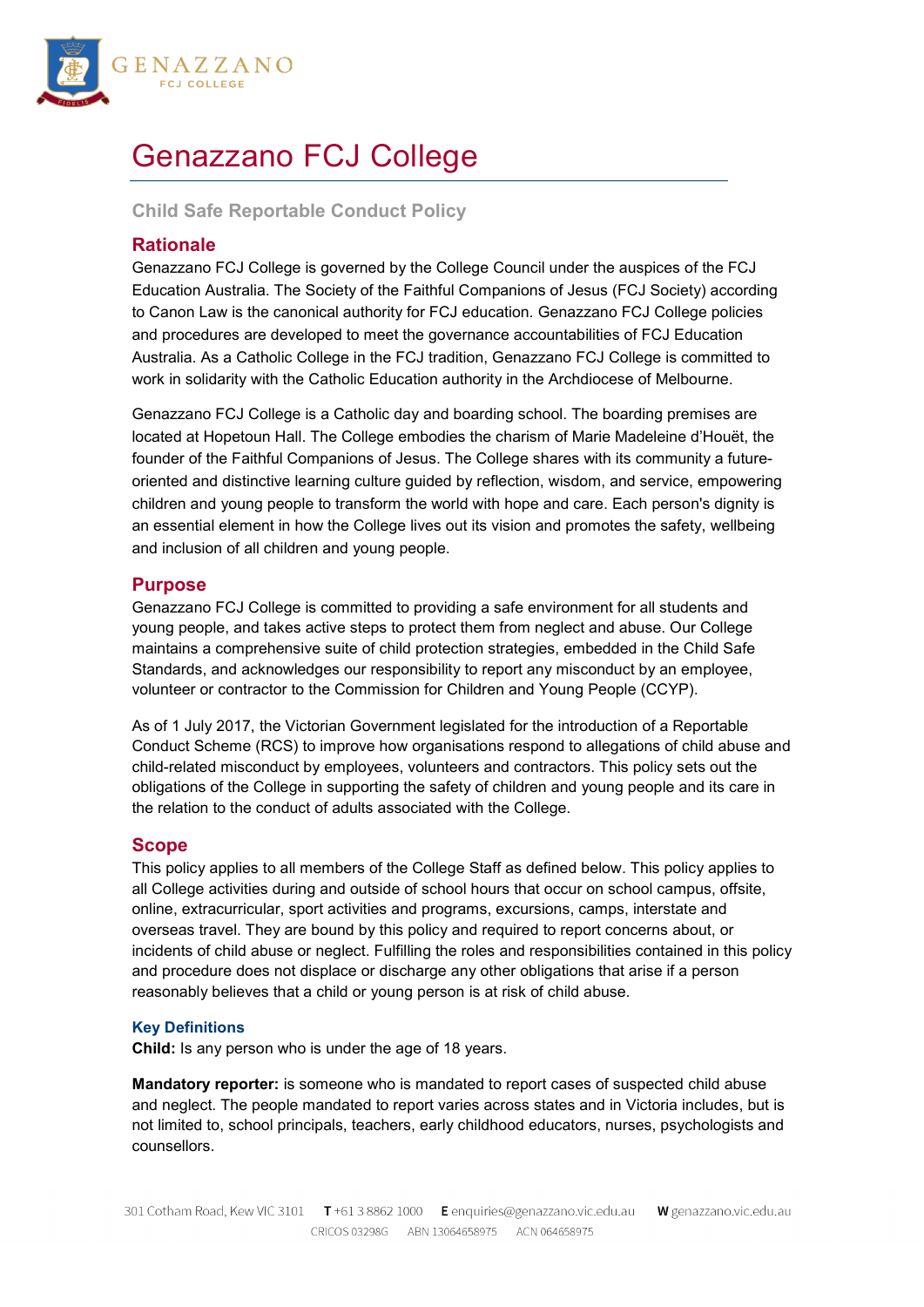

**Mandatory reporting:** is a term used to describe the legislative requirement imposed on selected classes of people to report suspected cases of child abuse and neglect to government authorities. Where a mandatory reporter 'forms a belief on reasonable grounds' that a student or young person is in need of protection from physical injury or sexual abuse, they are to report their concerns to the Department of Health and Human Services (DHHS) Child Protection.

**Reportable allegation:** means any information that leads a person to form a reasonable belief that an employee has committed either:

- reportable conduct
- misconduct that may involve reportable conduct

whether or not the conduct or misconduct is alleged to have occurred within the course of the person's employment.

**Reportable conduct** means:

- a sexual offence committed against, with or in the presence of a child, whether or not a criminal proceeding in relation to the offence has been commenced or concluded
- sexual misconduct committed against, with or in the presence of a child
- physical violence committed against, with or in the presence of a child
- any behaviour that causes significant emotional or psychological harm to a child
- significant neglect of a child.

**School environment:** Any physical or virtual place made available or authorised by the school for use by a child during or outside school hours, including:

- a campus of the school including Hopetoun Hall and the Genazzano Rowing sheds
- online school environments, including Zoom, email and intranet systems
- other locations provided by the school for a child's use including school camps, sporting events, excursions, competitions, or school community events.

**College staff:** means an individual working in the school environment who is:

- directly engaged or employed by the school governing authority including teaching staff, non- teaching staff, boarding house supervisors, allied health workers, coaches, casual relief teachers and examination supervisors,
- the school governing authority including FCJ Education Board and College Council
- volunteers and contractors,
- third party providers
- student host families.
- a minister of religion or religious clergy

## **Implementation: Making a Report**

Genazzano FCJ College will report any reportable allegation made against an employee to CCYP.

A 'reportable allegation' is made where a person makes an allegation, based on a reasonable belief, that a member of College Staff as defined in this policy has committed conduct that may involve reportable conduct. This includes where a reportable allegation is made against the College Principal.

**Note:** A 'reasonable belief' is more than a suspicion. There must be some objective basis for the belief. However, it is not the same as having proof and does not require certainty.

For example, a person is likely to have a reasonable belief if they:

- observed the conduct themselves
- heard directly from a child that the conduct occurred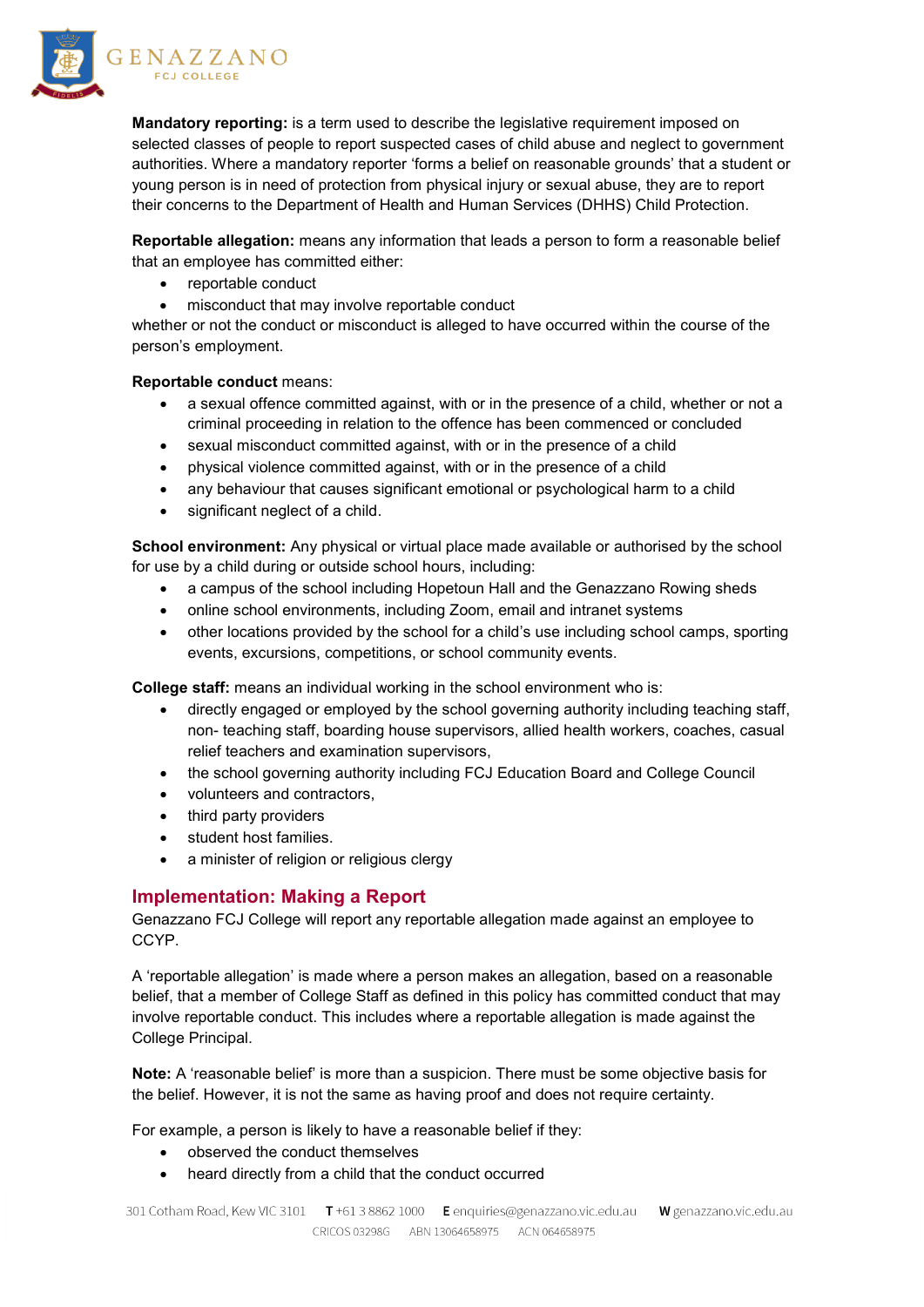

received information from another credible source (including another person who witnessed the reportable conduct or misconduct).

When an employee of Genazzano FCJ College becomes aware of a potential reportable allegation, they should inform the Principal, a member of the College Executive Team or the Director of Boarding.

The Principal of Genazzano understands they do not need to agree with or share the belief that the alleged conduct has occurred. The RCS is an allegations-based scheme. This means that the threshold for notifying the CCYP is low.

The Principal or her nominee will:

- submit a notification to the CCYP within three days of becoming aware of the reportable allegation
- meet the milestones and reporting requirements to the CCYP under the RCS.

#### **Reportable conduct includes:**

- sexual offences
- grooming
- physical violence
- serious emotional or psychological harm
- serious neglect.

| <b>Sexual Abuse</b>                                                                                                                                                                                                                                                                   | Sexual<br><b>Misconduct</b>                                                                                                                                                                                           | <b>Physical Abuse</b>                                                                                                                                                                                                         | Psychological or<br><b>Emotional Harm</b>                                                                                                                                                                                                           | Significant<br><b>Neglect</b>                                                                                                                                             |
|---------------------------------------------------------------------------------------------------------------------------------------------------------------------------------------------------------------------------------------------------------------------------------------|-----------------------------------------------------------------------------------------------------------------------------------------------------------------------------------------------------------------------|-------------------------------------------------------------------------------------------------------------------------------------------------------------------------------------------------------------------------------|-----------------------------------------------------------------------------------------------------------------------------------------------------------------------------------------------------------------------------------------------------|---------------------------------------------------------------------------------------------------------------------------------------------------------------------------|
| Rape or<br>$\bullet$<br>sexual assault<br>Sexual activity<br>$\bullet$<br>with or in the<br>presence of a<br>child<br>Grooming or<br>$\bullet$<br>encouraging a<br>child to<br>engage in<br>sexual activity<br><b>Offences</b><br>$\bullet$<br>relating to<br>child abuse<br>material | Behaviour,<br>physical<br>contact,<br>speech<br>or other<br>communication<br>of a sexual<br>nature<br>Physical<br>$\bullet$<br>contact without<br>valid reason<br>Crossing<br>professional<br>boundaries<br>Voyeurism | Hitting,<br>$\bullet$<br>kicking,<br>punching<br>Pushing,<br>$\bullet$<br>shoving,<br>grabbing,<br>throwing,<br>shaking<br>Use of an<br>$\bullet$<br>object<br>Inappropriate<br>$\bullet$<br>restraint,<br>excessive<br>force | Exposure to<br>violence or<br>threats of<br>violence<br>Anti-social<br>behaviour<br>Self-destructive<br>$\bullet$<br>behaviour<br>Persistent<br>$\bullet$<br>hostility or<br>rejection<br>Humiliation or<br>$\bullet$<br>belittling<br>Scapegoating | Deprived from<br>the following:<br>clothing or<br>٠<br>food<br>medical<br>attention or<br>care<br>shelter<br>$\bullet$<br>supervision<br>Access to<br>drugs or<br>alcohol |

Any reportable allegation listed above that is reported to the Principal will be immediately reported by the College Principal. An allegation against the Principal should be referred to the College Council.

It is important to note that existing mandatory reporting obligations have not changed. The College will continue to report any allegation of abuse to the DHHS Child Protection.

If the alleged conduct is potentially criminal in nature, Victoria Police must also be notified as a first priority and any investigation by Victoria Police will take precedence.

Where the allegation falls under the mandatory reporting domain, the reporting to CCYP is in addition to reporting to Victoria Police and the DHHS.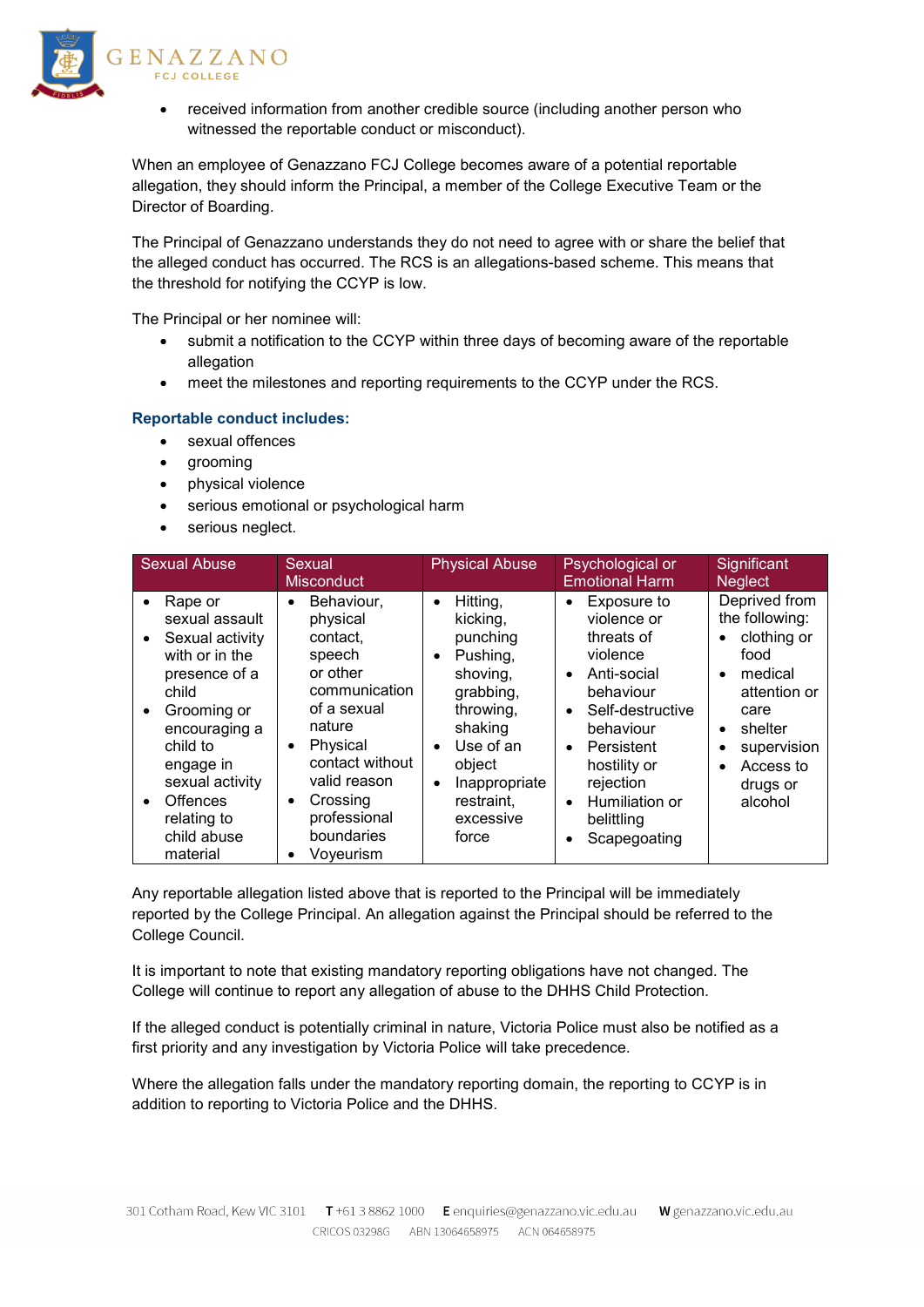

ENAZZANO **FCJ COLLEGE** 

# **Reportable conduct, mandatory reporting and reporting to the VIT**

Reportable conduct allegations as listed above are referred to the CCYP.

Any alleged conduct that is regarded to be of a criminal nature is to be dealt with as mandatory reporting and referred to Victoria Police and the DHHS as per the school's Child Protection – Mandatory Reporting Obligations Policy.

If an employee against whom an allegation of reportable conduct is made is a registered teacher and the misconduct involves a charge, conviction or finding of guilt of a sexual offence, the College will notify the Victorian Institute of Teaching (VIT) immediately, under conduct that is reportable to the VIT.

#### **Responsibilities of the Principal**

**Note:** Principals must comply with the PROTECT reporting obligations, which are in addition to the reporting requirements to the CCYP under the RCS.

**Note:** Any person with a concern (including a staff member who wishes to remain anonymous, students, parents and/or other members of the community) may notify the CCYP directly of a reportable allegation via a community notification on the CCYP website.

# **Reporting to the CCYP**

Upon becoming aware of a reportable allegation against an employee, the Principal or member of the Executive Team must contact the Chair of the College Council as soon as practicable in order to ensure that the following milestones and reporting requirements to the CCYP are met:

| <b>Within 3 business</b>                                                                                                                                                                                                                              | Within 30 calendar                                                                                                                                                                                                                                                                                                                                    | Advice on                                                                                             | Outcomes of                                                                                                                                                                     | <b>Additional</b>                                                                          |
|-------------------------------------------------------------------------------------------------------------------------------------------------------------------------------------------------------------------------------------------------------|-------------------------------------------------------------------------------------------------------------------------------------------------------------------------------------------------------------------------------------------------------------------------------------------------------------------------------------------------------|-------------------------------------------------------------------------------------------------------|---------------------------------------------------------------------------------------------------------------------------------------------------------------------------------|--------------------------------------------------------------------------------------------|
| days                                                                                                                                                                                                                                                  | days                                                                                                                                                                                                                                                                                                                                                  | investigation                                                                                         | investigation                                                                                                                                                                   | documents                                                                                  |
| College<br>contact details<br>Name of the<br>$\bullet$<br>employee,<br>volunteer or<br>contractor<br>Their date of<br>$\bullet$<br>birth<br>Initial advice<br>$\bullet$<br>on the nature<br>of the<br>allegation<br>Any police<br>$\bullet$<br>report | Details of the<br>$\bullet$<br>investigation<br>Details of the<br>$\bullet$<br>Colleges<br>response<br>Details<br>regarding<br>disciplinary or<br>other action<br>proposed<br>Any written<br>$\bullet$<br>response from<br>the employee,<br>volunteer or<br>contractor<br>regarding the<br>allegation,<br>proposed<br>disciplinary or<br>other action | As soon as is<br>practicable:<br>name of the<br>investigator<br>their contact<br>$\bullet$<br>details | Copies of the<br>investigation<br>findings<br>Details<br>$\bullet$<br>regarding<br>disciplinary or<br>other action<br>proposed<br>Reasons for<br>taking or not<br>taking action | Promptly<br>٠<br>providing<br>any further<br>information<br>to the<br>CCYP as<br>requested |

# **Investigating reportable allegations**

Genazzano FCJ College is committed to procedural fairness throughout the entire investigation process.